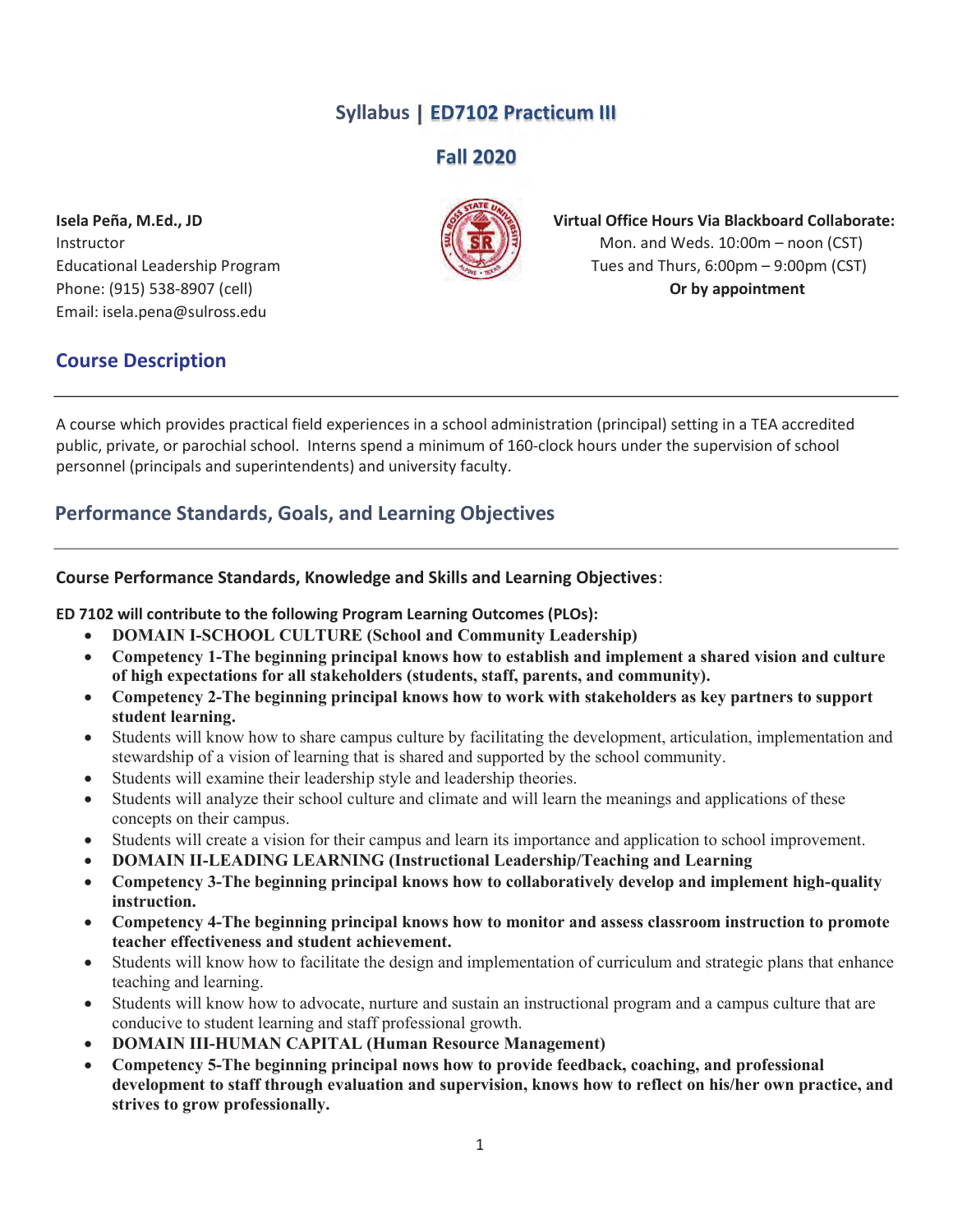- Competency 6-The beginning principal knows how to promote high-quality teaching by using selection, placement, and retention practices to promote teacher excellence and growth.
- Students will learn that professional development is a continuous, ongoing process.
- Students will learn how to implement and monitor a professional development and how to measure its impact on student achievement.
- Students will know how to implement a staff evaluation and development system to improve the performance of all staff members and apply the legal requirements for personnel management.
- x DOMAIN IV-EXECUTIVE LEADERSHIP (Communication and Organizational Management)
- Competency 7-The beginning principal knows how to develop relationships with internal and external stakeholders including selecting appropriate communication strategies for particular audiences.
- Competency 8-The beginning principal knows how to focus on improving student outcomes through organizational collaboration, resiliency, and change management.
- Students will learn the steps to creating an action plan for school improvement and will gain practical knowledge and application by creating an action plan.
- Students will learn theories relating to the organizational structures of schools and the school culture that defines them.
- Students will know how to apply organizational, decision-making and problem-solving skills to ensure an effective learning environment.
- Students will examine instructional theories in practice that increase student achievement and turn schools around.
- DOMAIN V-STRATEGIC OPERATIONS (Alignment and Resource Allocation)
- Competency 9-The beginning principal knows how to collaboratively determine goals and implement strategies aligned with the school vision that support teacher effectiveness and positive student outcomes.
- Competency 10-The beginning principal knows how to provide administrative leadership through resource management, policy implementation, and coordination of school operations and programs to ensure a safe learning environment.
- Students will learn how to mobilize resources to promote student success.
- Students will learn the difference between being a "leader" and a "manager."
- Students will examine, analyze, and reflect on all the principal managerial functions that sustain the campus.
- Students will examine the functions of human resources, food services, transportation, budget, class scheduling, and safety, and how these managerial functions affect student learning.
- Students will know how to apply principles of effective leadership and management.
- Students will know how to apply principals of leadership and management to the campus physical plant and support systems to ensure a safe and effective learning environment.
- DOMAIN VI-ETHICS, EQUITY, AND DIVERSITY
- x Competency 11-The beginning principal knows how to provide ethical leadership by advocating for children and ensuring student access to effective educators, programs, and services.
- Students will know how to communicate and collaborate with all members of the school community, respond to diverse interests and needs.
- Students will learn the importance of diversity and meeting the needs of all learners.
- Students will know how to act with integrity, fairness, and in an ethical and legal manner.

## ED 7102 will address the following Student Learning Outcomes (SLOs):

The practicum serves as a capstone course for the principal certification program. It is designed to allow the intern the opportunity to practice the knowledge gained under the supervision of a certified principal or superintendent in the field and university faculty. Interns will be supervised in the role of principal in the public schools.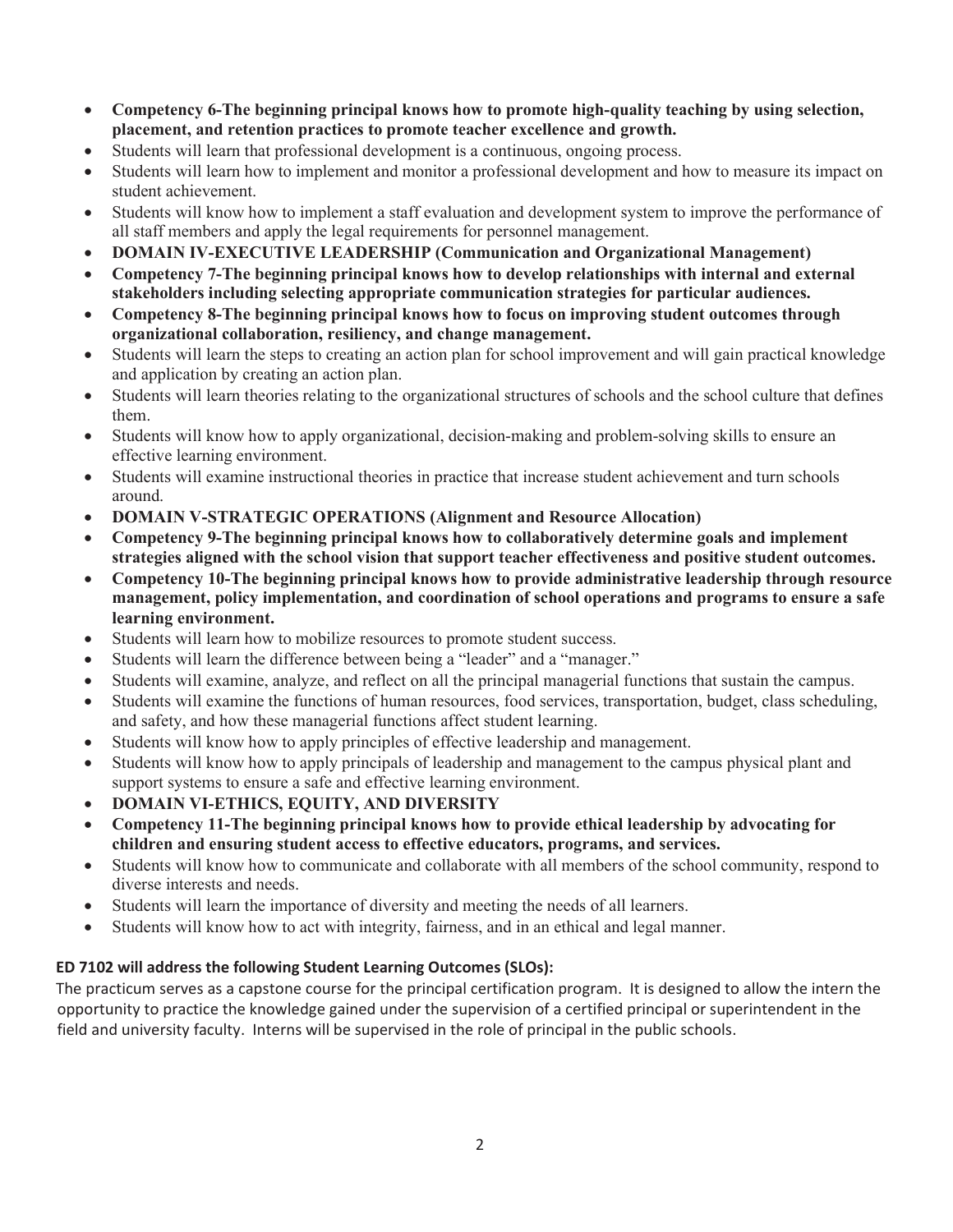## Student Learning Objectives: At the conclusion of this course, students will be able to do the following:

### Data Driven Instruction

- Components of quality assessments, including alignment and rigor (K)
- $\bullet$  Multiple forms of assessment  $(K)$
- $\bullet$  Definition of "highest leverage" (K)
- Qualities of a strong student exemplar aligned to the standard  $(K)$
- Components of a strong reteach plan  $(K)$
- Data collection tools and analysis protocols (K)
- Implement consistent systems for the collection of student achievement data at regular intervals (formative and summative) (S)
- Intentionally plan all components of the data meeting, including anticipated teacher responses. (S)
- Establish strong systems and protocols to ensure that all teachers have a clear understanding of their role, in order to ensure participation and timeliness. (S)
- Deeply understand the focus standard and define the aligned exemplar response. Create or identify an exemplar response so that all can see the bar for rigor. (S)
- Analyze student work to identify the gaps between student performance and the exemplar, to identify the highest leverage misconception. (S)
- Leverage reflective questioning to support the teacher in uncovering the highest leverage error and conceptual misunderstanding (S)
- Identify the most appropriate approach to teach highest leverage misconception. (S)
- Plan intentional practice to support teachers in their ability to address the misconception during the reteach (S)
- Provide in-the-moment feedback to support teachers in ensuring their reteach effectively addresses the highest leverage misconception (S)
- A conceptual adjustment involves the need to know each student's mastery, or lack of, after every lesson and concept has been taught (M)
- Leaders should push teachers to develop a better understanding of why students are not performing well on content that has been taught and what action is needed(M)
- The use of rubrics containing a progressive continuum of performance expectations that better supports teacher reflection and development is best practice (M)
- Data driven instruction can serve student achievement in multiple formats it should look different to support different ages and ability groups (M)
- To effectively address student errors and misunderstandings, students should receive feedback and practice until they demonstrate mastery of the skill entirely on their own (M)

## Observation and Feedback

- $\bullet$  Standard criteria for teacher performance on a continuum of proficiency (K)
- Developmental process of acquiring pedagogical skills in terms of both management and rigor (K)
- Definition of "highest leverage" (K)
- Characteristics of high quality action steps  $(K)$
- Qualities of a strong exemplar  $(K)$
- $\bullet$  Qualities of strong reflective questions (K)
- Develop structures to support the scheduling and implementation of observation and feedback cycles (S)
- Develop systems to track teacher action steps (S)
- Observe instruction through the lens of standard criteria for teacher performance (S)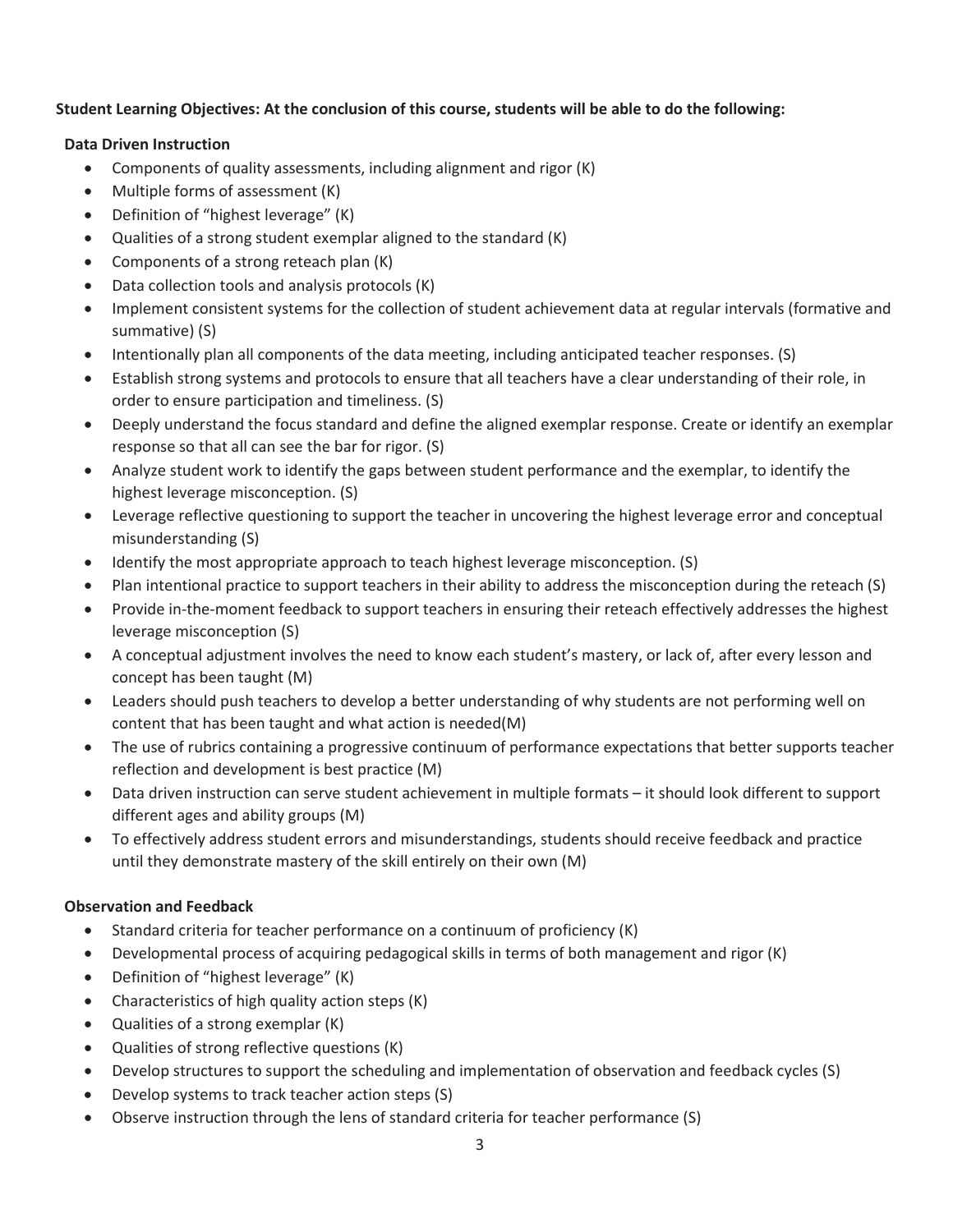- $\bullet$  Collect low inference data throughout the observation (S)
- Identify the highest leverage gap in teacher performance in relation to standard criteria for teacher performance. (S)
- Develop an aligned action step which is bite-sized, high leverage, and observable and clearly "name it" in plain language. (S)
- Identify or define the exemplar implementation of the highest leverage action step, so that the teacher can "see it". (S)
- Leverage reflective questioning and low inference evidence to support the teacher in identifying the key elements of the exemplar. (S)
- Analyze teacher actions in relation to the exemplar to identify the highest leverage gaps in the teacher's performance. (S)
- Leverage reflective questioning to support the teacher in uncovering the highest leverage gaps in their performance. (S)
- Intentionally plan for the practice, with the teacher, ensuring practice aligns to stated action step and the exemplar. (S)
- Facilitate teacher practice in alignment with the stated action step. (S)
- Provide in-the-moment feedback to the teacher to ensure that practice aligns to the stated action step and the exemplar. (S)
- Intentionally plan for a follow-up observation to ensure implementation of the action step.  $(S)$
- Teachers deserve consistent feedback around their practice to fine tune their skills and improve (S)
- Feedback is most effective when it includes concrete action steps, which can be implemented within a week (K)
- Short-cycle, bite-sized feedback allows teachers to develop knowledge and skills rapidly (K)
- Practice is the most impactful component of the coaching conversation in supporting teachers in the development of new skills (K)

## ED 7102 will address the following Marketable Skills:

- Students will be able to manage and lead diverse groups of people.
- Students will be able to communicate professionally through diverse written and in-person formats, including e-mail, memos, facilitating meetings, etc. to an array of audiences, including internal and external stakeholders.
- Student will able to gather information and analyze data to define campus needs, set goals, to solve a diverse set of problems.
- Students will be able to exercise administrative leadership to ensure resource management, policy implementation, and coordination of organizational operations in an ethical manner.

### TExES Standards: Chapter 149. Commissioner's Rules Concerning Educator Standards, Subchapter BB. Administrator **Standards**

### §149.2001. Principal Standards.

(a) Purpose. The standards, indicators, knowledge, and skills identified in this section shall be used to align with the training, appraisal, and professional development of principals.

- (b) Standards.
	- (1) Standard 1--Instructional Leadership. The principal is responsible for ensuring every student receives high-quality instruction.
		- (A) Knowledge and skills.
			- (i) Effective instructional leaders:
				- (I) prioritize instruction and student achievement by developing and sharing a clear definition of high-quality instruction based on best practices from research;
				- (II) implement a rigorous curriculum aligned with state standards;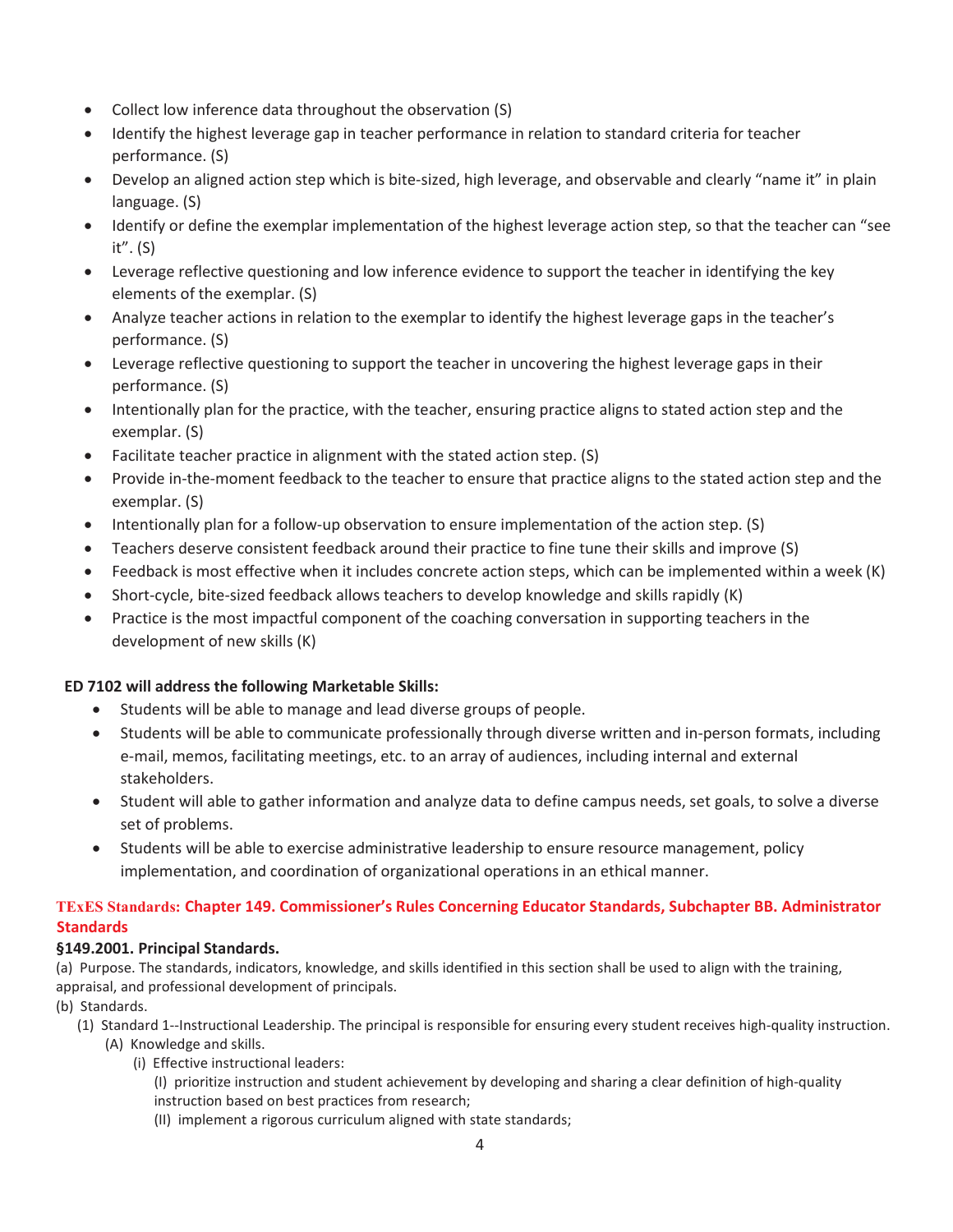(III) analyze the curriculum to ensure that teachers align content across grades and that curricular scopes and sequences meet the particular needs of their diverse student populations;

(IV) model instructional strategies and set expectations for the content, rigor, and structure of lessons and unit plans; and

(V) routinely monitor and improve instruction by visiting classrooms, giving formative feedback to teachers, and attending grade or team meetings.

(ii) In schools led by effective instructional leaders, data are used to determine instructional decisions and monitor progress. Principals implement common interim assessment cycles to track classroom trends and determine appropriate interventions. Staff have the capacity to use data to drive effective instructional practices and interventions. The principal's focus on instruction results in a school filled with effective teachers who can describe, plan, and implement strong instruction and classrooms filled with students actively engaged in cognitively challenging and differentiated activities.

(B) Indicators.

(i) Rigorous and aligned curriculum and assessment. The principal implements rigorous curricula and assessments aligned with state standards, including college and career readiness standards.

(ii) Effective instructional practices. The principal develops high-quality instructional practices among teachers that improve student learning.

(iii) Data-driven instruction and interventions. The principal monitors multiple forms of student data to inform instructional and intervention decisions and to close the achievement gap.

(2) Standard 2--Human Capital. The principal is responsible for ensuring there are high-quality teachers and staff in every classroom and throughout the school.

(A) Knowledge and skills.

(i) Effective leaders of human capital:

(I) treat faculty/staff members as their most valuable resource and invest in the development, support, and supervision of the staff;

(II) ensure all staff have clear goals and expectations that guide them and by which they are assessed;

(III) are strategic in selecting and hiring candidates whose vision aligns with the school's vision and whose skills match the school's needs;

(IV) ensure that, once hired, teachers develop and grow by building layered supports that include regular observations, actionable feedback, and coaching and school-wide supports so that teachers know how they are performing;

(V) facilitate professional learning communities to review data and support development;

(VI) create opportunities for effective teachers and staff to take on a variety of leadership roles and delegate responsibilities to staff and administrators on the leadership team; and

(VII) use data from multiple points of the year to complete accurate evaluations of all staff, using evidence from regular observations, student data, and other sources to evaluate the effectiveness of teachers and staff.

(ii) In schools with effective leaders of human capital, staff understand how they are being evaluated and what the expectations are for their performance. Staff can identify areas of strength and have opportunities to practice and receive feedback on growth areas from the leadership team and peers. Staff evaluation data show variation based on effectiveness but also show improvement across years as development and retention efforts take effect. Across the school, staff support each other's development through regular opportunities for collaboration, and effective staff have access to a variety of leadership roles in the school.

(B) Indicators.

(i) Targeted selection, placement, and retention. The principal selects, places, and retains effective teachers and staff. (ii) Tailored development, feedback, and coaching. The principal coaches and develops teachers by giving individualized feedback and aligned professional development opportunities.

(iii) Staff collaboration and leadership. The principal implements collaborative structures and provides leadership opportunities for effective teachers and staff.

(iv) Systematic evaluation and supervision. The principal conducts rigorous evaluations of all staff using multiple data sources.

(3) Standard 3--Executive Leadership. The principal is responsible for modeling a consistent focus on and commitment to improving student learning.

(A) Knowledge and skills.

(i) Effective executive leaders: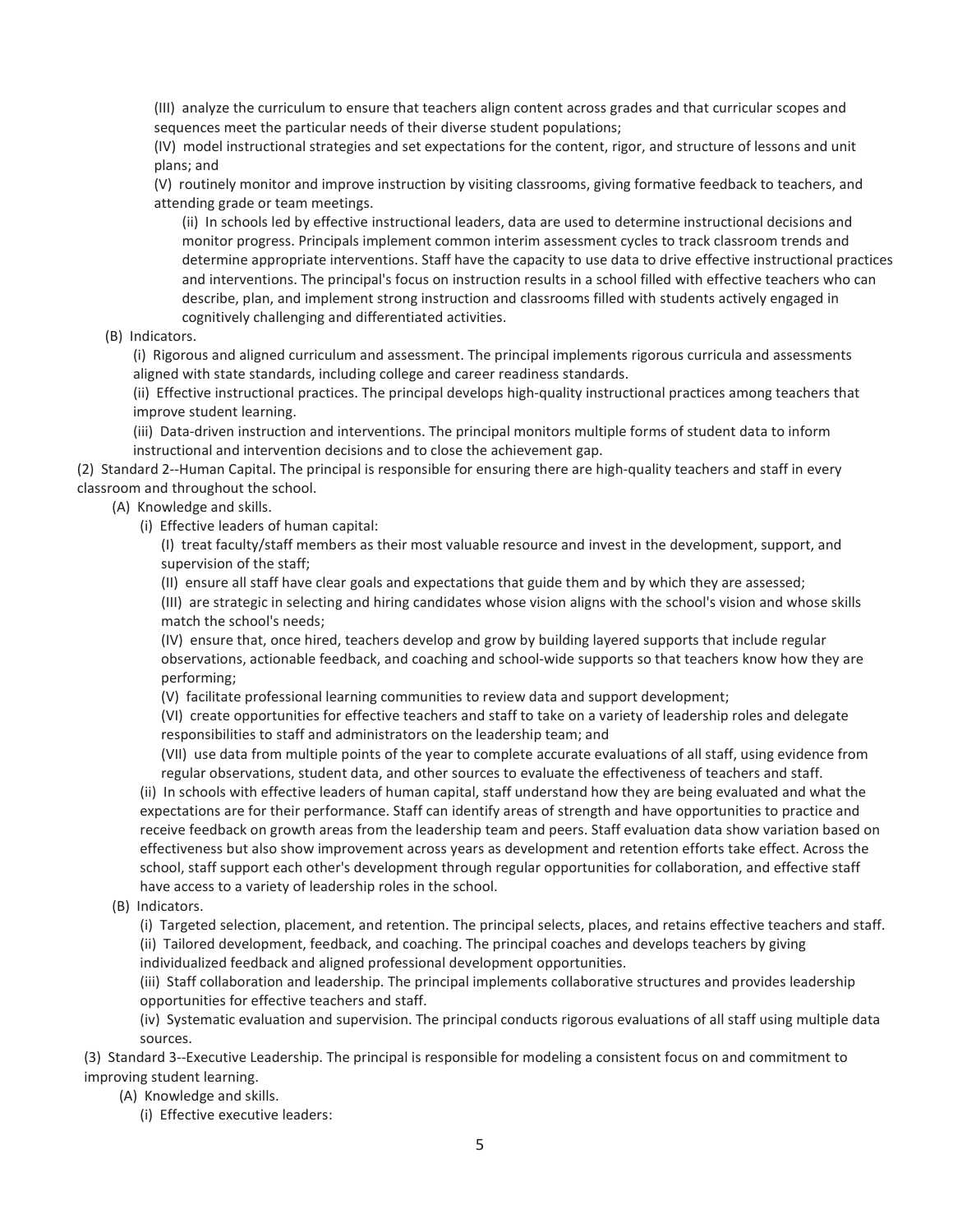(I) are committed to ensuring the success of the school;

(II) motivate the school community by modeling a relentless pursuit of excellence;

(III) are reflective in their practice and strive to continually improve, learn, and grow;

(IV) view unsuccessful experiences as learning opportunities, remaining focused on solutions, and are not stymied by challenges or setbacks. When a strategy fails, these principals analyze data, assess implementation, and talk with stakeholders to understand what went wrong and how to adapt strategies moving forward;

(V) keep staff inspired and focused on the end goal even as they support effective change management;

(VI) have strong communication skills and understand how to communicate a message in different ways to meet the needs of various audiences;

(VII) are willing to listen to others and create opportunities for staff and stakeholders to provide feedback; and

(VIII) treat all members of the community with respect and develop strong, positive relationships with them.

(ii) In schools with effective executive leaders, teachers and staff are motivated and committed to excellence. They are vested in the school's improvement and participate in candid discussions of progress and challenges. They are comfortable providing feedback to the principal and other school leaders in pursuit of ongoing improvement, and they welcome feedback from students' families in support of improved student outcomes.

### (B) Indicators.

(i) Resiliency and change management. The principal remains solutions-oriented, treats challenges as opportunities, and supports staff through changes.

(ii) Commitment to ongoing learning. The principal proactively seeks and acts on feedback, reflects on personal growth areas and seeks development opportunities, and accepts responsibility for mistakes.

(iii) Communication and interpersonal skills. The principal tailors communication strategies to the audience and develops meaningful and positive relationships.

(iv) Ethical behavior. The principal adheres to the educators' code of ethics in §247.2 of this title (relating to Code of Ethics and Standard Practices for Texas Educators), including following policies and procedures at his or her respective district.

(4) Standard 4--School Culture. The principal is responsible for establishing and implementing a shared vision and culture of high expectations for all staff and students.

- (A) Knowledge and skills.
	- (i) Effective culture leaders:

(I) leverage school culture to drive improved outcomes and create high expectations;

(II) establish and implement a shared vision of high achievement for all students and use that vision as the foundation for key decisions and priorities for the school;

(III) establish and communicate consistent expectations for staff and students, providing supportive feedback to ensure a positive campus environment;

(IV) focus on students' social and emotional development and help students develop resiliency and self-advocacy skills; and

(V) treat families as key partners to support student learning, creating structures for two-way communication and regular updates on student progress. Regular opportunities exist for both families and the community to engage with the school and participate in school functions.

(ii) In schools with effective culture leaders, staff believe in and are inspired by the school vision and have high expectations for all students. Staff take responsibility for communicating the vision in their classrooms and for implementing behavioral expectations throughout the building, not only in their own classrooms. Teachers regularly communicate with the families of their students to provide updates on progress and actively work with families to support learning at home. Members of the broader community regularly engage with the school community.

#### (B) Indicators.

(i) Shared vision of high achievement. The principal develops and implements a shared vision of high expectations for students and staff.

(ii) Culture of high expectations. The principal establishes and monitors clear expectations for adult and student conduct and implements social and emotional supports for students.

(iii) Intentional family and community engagement. The principal engages families and community members in student learning.

(iv) Safe school environment. The principal creates an atmosphere of safety that encourages the social, emotional, and physical well-being of staff and students.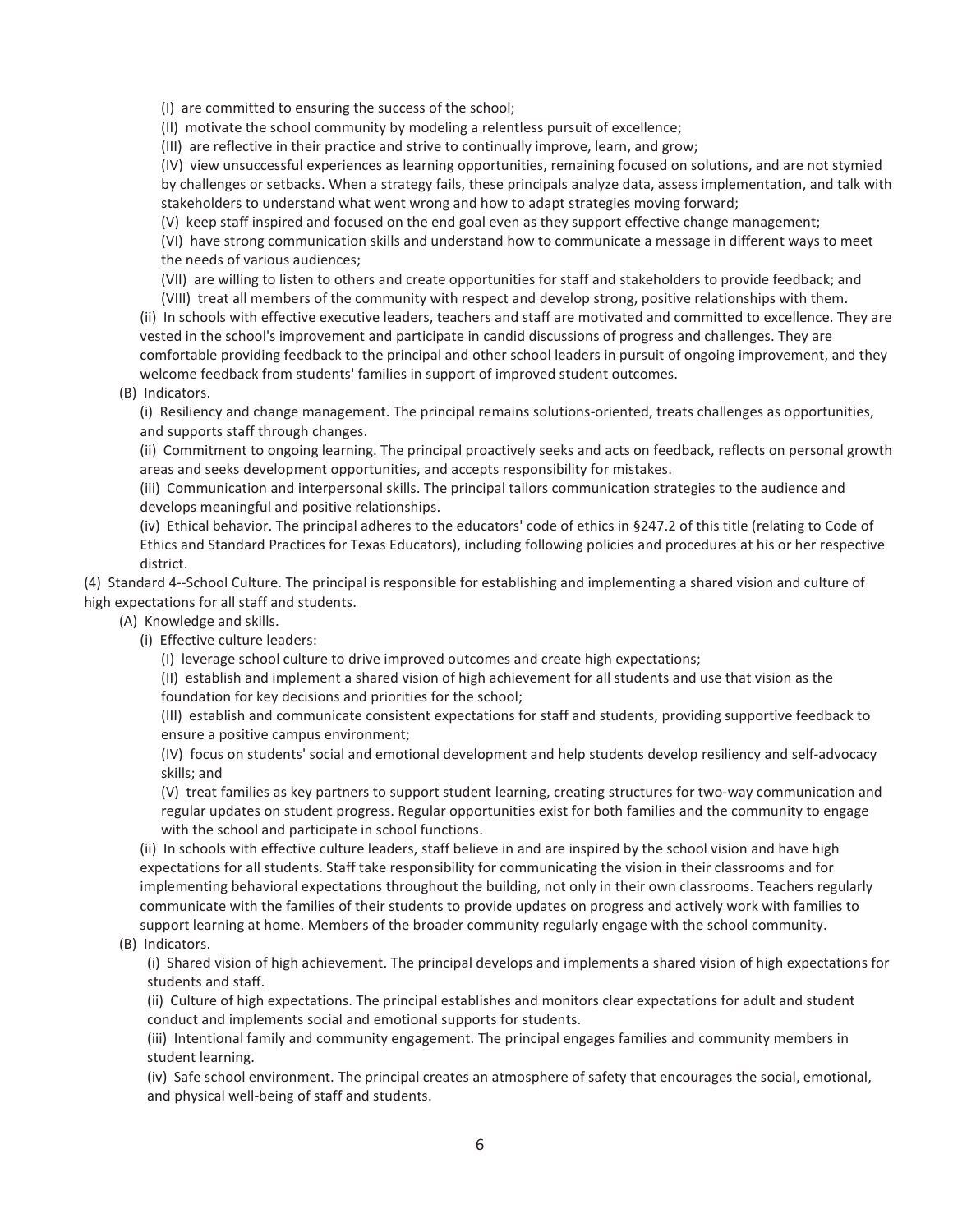(v) Discipline. The principal oversees an orderly environment, maintaining expectations for student behavior while implementing a variety of student discipline techniques to meet the needs of individual students.

(5) Standard 5--Strategic Operations. The principal is responsible for implementing systems that align with the school's vision and improve the quality of instruction.

(A) Knowledge and skills.

(i) Effective leaders of strategic operations:

(I) assess the current needs of their schools, reviewing a wide set of evidence to determine the schools' priorities and set ambitious and measurable school goals, targets, and strategies that form the schools' strategic plans; (II) with their leadership teams, regularly monitor multiple data points to evaluate progress toward goals, adjusting strategies that are proving ineffective;

(III) develop a year-long calendar and a daily schedule that strategically use time to both maximize instructional time and to create regular time for teacher collaboration and data review;

(IV) are deliberate in the allocation of resources (e.g., staff time, dollars, and tools), aligning them to the school priorities and goals, and work to access additional resources as needed to support learning; and

(V) treat central office staff as partners in achieving goals and collaborate with staff throughout the district to adapt policies as needed to meet the needs of students and staff.

(ii) In schools with effective leaders of strategic operations, staff have access to resources needed to meet the needs of all students. Staff understand the goals and expectations for students, have clear strategies for meeting those goals, and have the capacity to track progress. Members of the staff collaborate with the principal to develop the school calendar. Teacher teams and administrator teams meet regularly to review and improve instructional strategies and analyze student data. Throughout the year, all staff participate in formal development opportunities that build the capacity to identify and implement strategies aligned to the school's improvement goals.

(B) Indicators.

(i) Strategic planning. The principal outlines and tracks clear goals, targets, and strategies aligned to a school vision that improves teacher effectiveness and student outcomes.

(ii) Maximized learning time. The principal implements daily schedules and a year-long calendar that plan for regular data-driven instruction cycles, give students access to diverse and rigorous course offerings, and build in time for staff professional development.

(iii) Tactical resource management. The principal aligns resources with the needs of the school and effectively monitors the impact on school goals.

(iv) Policy implementation and advocacy. The principal collaborates with district staff to implement and advocate for district policies that meet the needs of students and staff.

*Statutory Authority: The provisions of this §149.2001 issued under the Texas Education Code, §21.3541. Source: The provisions of this §149.2001 adopted to be effective June 8, 2014, 39 TexReg 4245* 

# **Materials**

# Required Texts

Love, N., Stiles, K.E., Mundry, S., DiRanna, K. (2008). *The data coach's guide to improving learning for all students.* Thousand Oaks, CA: Corwin Press. ISBN-13: 978-1412950015; ISBN-10: 1412950015



Bambrick-Santoyo, P., Lemov, D. (2018). *Leverage leadership 2.0: Practical guide to building exceptional schools* (2<sup>nd</sup> ed.). San Francisco, CA: Jossey-Bass.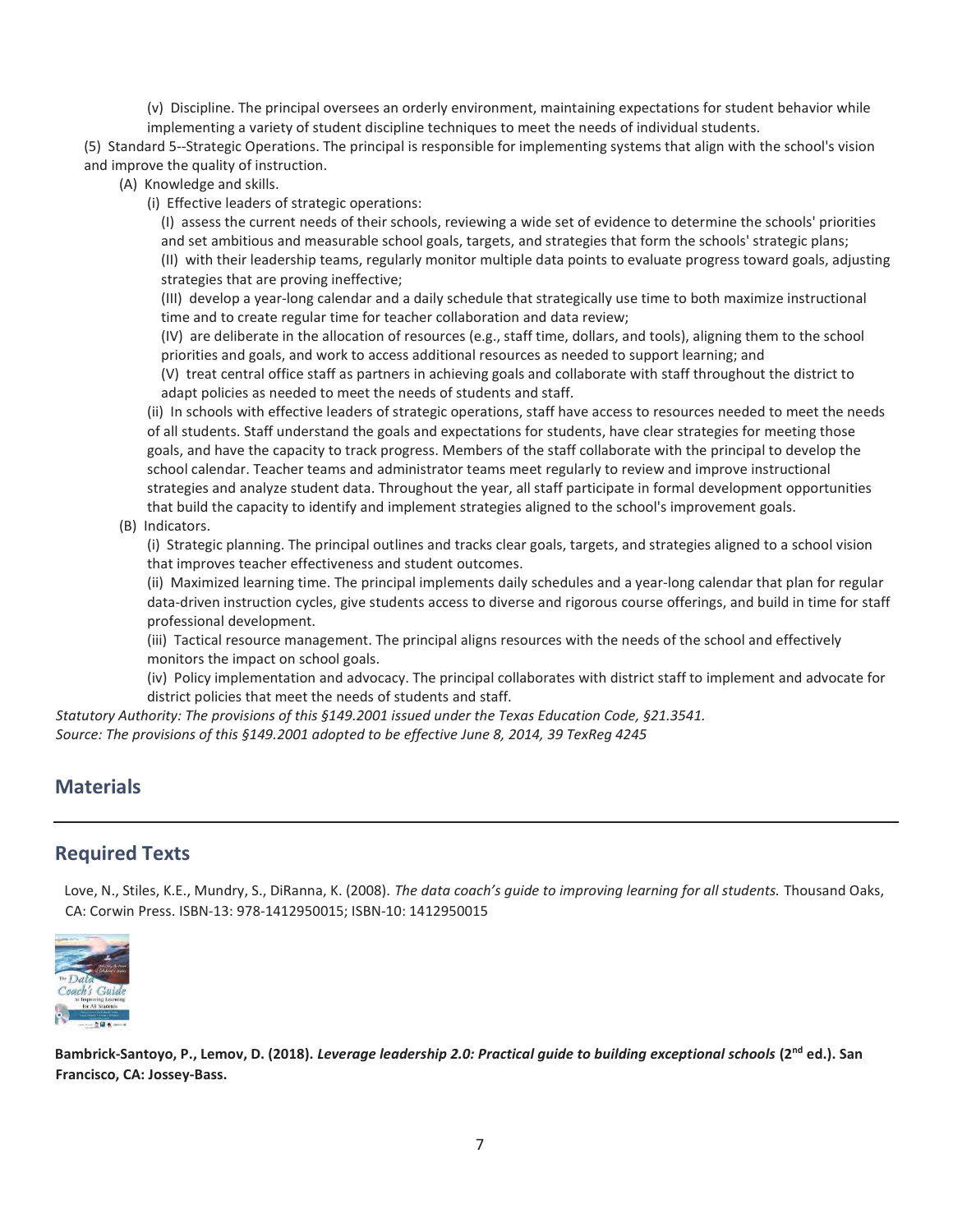

Wilmore, E.L. (2019). Passing the principal as instructional leader TExES Exam (3<sup>rd</sup> ed.). Thousand Oaks: Corwin. ISBN: 9781544342153.



## RECOMMENDED

Bambrick-Santoyo, P. (2016) *Get better faster: A 90-day plan for coaching new teachers*. San Francisco, CA: Jossey-Bass.



TExES principal as instructional leader (268) secrets study guide: TExES test review for the Texas Examinations of Educator Standards (2019). Mometrix Test Preparation. ISBN-13: 978-1516710454



# Assignments and Grades

The Assignments are listed below. Descriptions are found in the Educational Leadership Practicum Handbook which is incorporated into this Syllabus. Students should read the Handbook carefully.

\_\_\_\_\_\_\_\_\_\_\_\_\_\_\_\_\_\_\_\_\_\_\_\_\_\_\_\_\_\_\_\_\_\_\_\_\_\_\_\_\_\_\_\_\_\_\_\_\_\_\_\_\_\_\_\_\_\_\_\_\_\_\_\_\_\_\_\_\_\_\_\_\_\_\_\_\_\_\_\_\_\_\_\_\_\_\_\_\_\_\_\_\_\_\_\_\_

| <b>Assignment</b>                                    | <b>Points</b> | <b>Due Dates</b> |
|------------------------------------------------------|---------------|------------------|
| Class Begins                                         |               | Jan. 13          |
| Virtual Class Meeting: Jan. 14, 7:00pm - 8:00pm CST  |               | Jan. $14$        |
| $(6:00 \text{pm} - 7:00 \text{ MST})$                |               |                  |
| Turn in Research IRB form with signatures            |               | Jan. 18          |
| Module A-Test Preparation, Assn 1-TExES 268 Practice |               | Jan. 19          |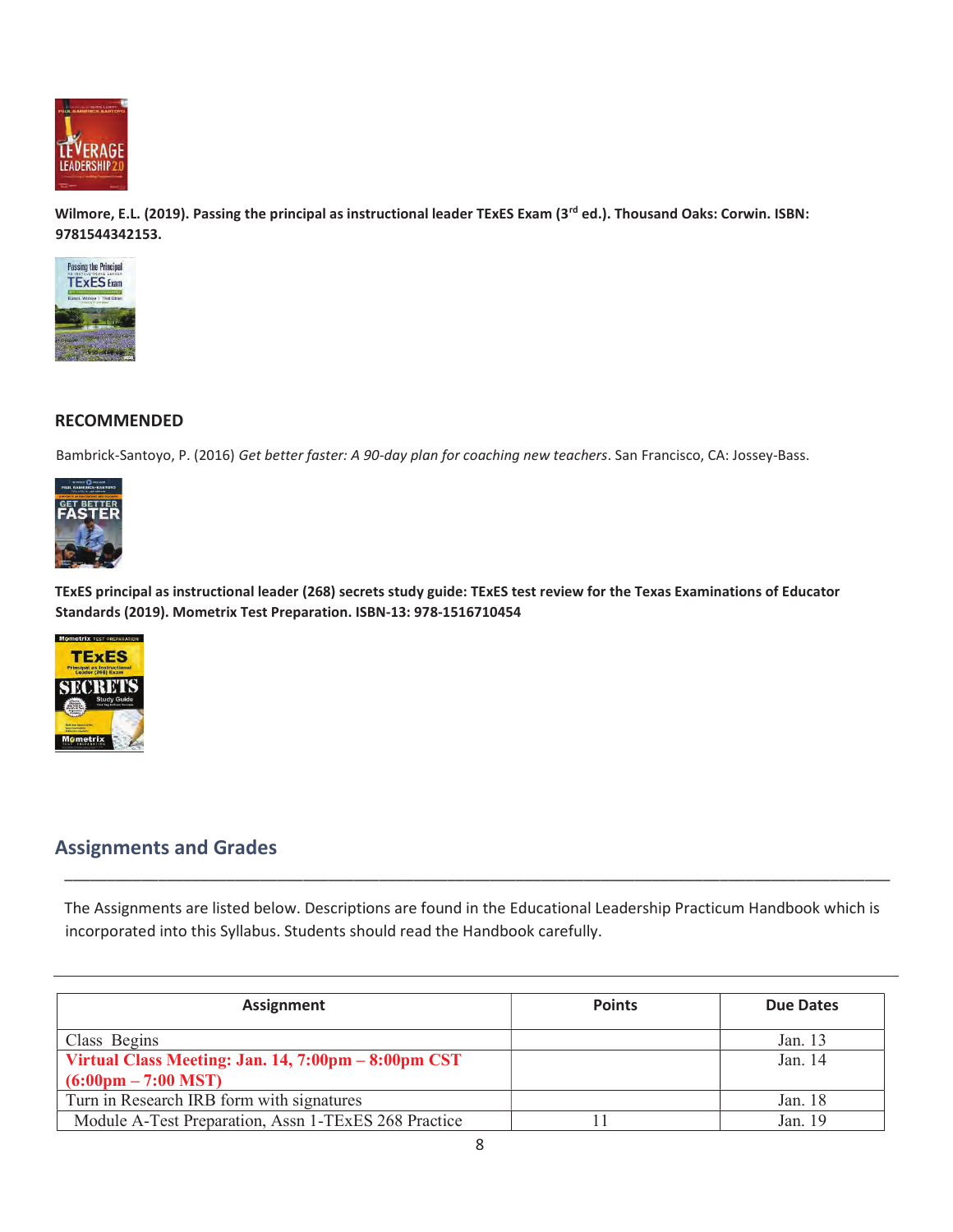| Exam                                                      |      |                  |
|-----------------------------------------------------------|------|------------------|
| Module A-Test Preparation, Assn 2-Leverage Leadership 2.0 | 3    | Before April 15  |
| Module A-Test Preparation, Assn 3-Wilmore text            | 4    | Before April 15  |
| Module A-Test Preparation, Assn 4-Retest                  | 3    | Before April 15  |
| Mod1Assn1-Data Team Meeting to Finalize Implementation    | 20   | Jan. 31          |
| and Monitoring Plan                                       |      |                  |
| Mod2Assn1-Week 1 Implementation & Monitoring              | 5    | Feb. 14          |
| Mod2Assn2-Week 2 Implementation & Monitoring              | 5    | Feb. 21          |
| Mod2Assn3-Week 3 Implementation & Monitoring              | 5    | Feb. 28          |
| Mod2Assn4-Week 4 Implementation & Monitoring              | 5    | March 6          |
| Mod2Assn5-Week 5 Implementation & Monitoring              | 5    | March 13         |
| Mod2Assn6-Week 6 Implementation & Monitoring              | 5    | March. 20        |
| Mod3Assn1-Gather videos from Data Team reflecting on      | 5    | March 27         |
| Self-Growth as a Collaborative Member                     |      |                  |
| Mod4Assn1-Action Research Presentation                    | 13   | April 5          |
| Mod4Assn2-Presentation Participation                      | 11   | Tentative        |
| <b>VIRTUAL CLASS MEETING</b>                              |      | April 10, 11, 12 |
| <b>TOTAL POINTS:</b>                                      | 100% |                  |

The grading policy for this course is as follows: Students must complete all Practicum required hours, meetings, and paperwork.

# Categories:

Groups 20% Meetings 25% Data Reports 35% Forms 10% Orientation-Topic Defense 10%

> 100-90% equate to an A, 89-80% equate to a B 79-70% equate to a C 69-60% equate to a D 59-50% or less receive an F.

"Cs" are not accepted in this program. Students scoring below a "B" in this course will be required to repeat the course to remain in the Educational Leadership Program. Changing the rotation by repeating this course will likely delay completion of the program as the program is sequential and the rotation must be followed.

# Blackboard and Online Access

This class is taught online. Students will need an active Sul Ross account to access the course website through Blackboard. This site will have announcements, calendar, and learning modules, among other things. Students will meet for class via Blackboard Collaborate (Virtual Classroom). Students must have a microphone and camera.